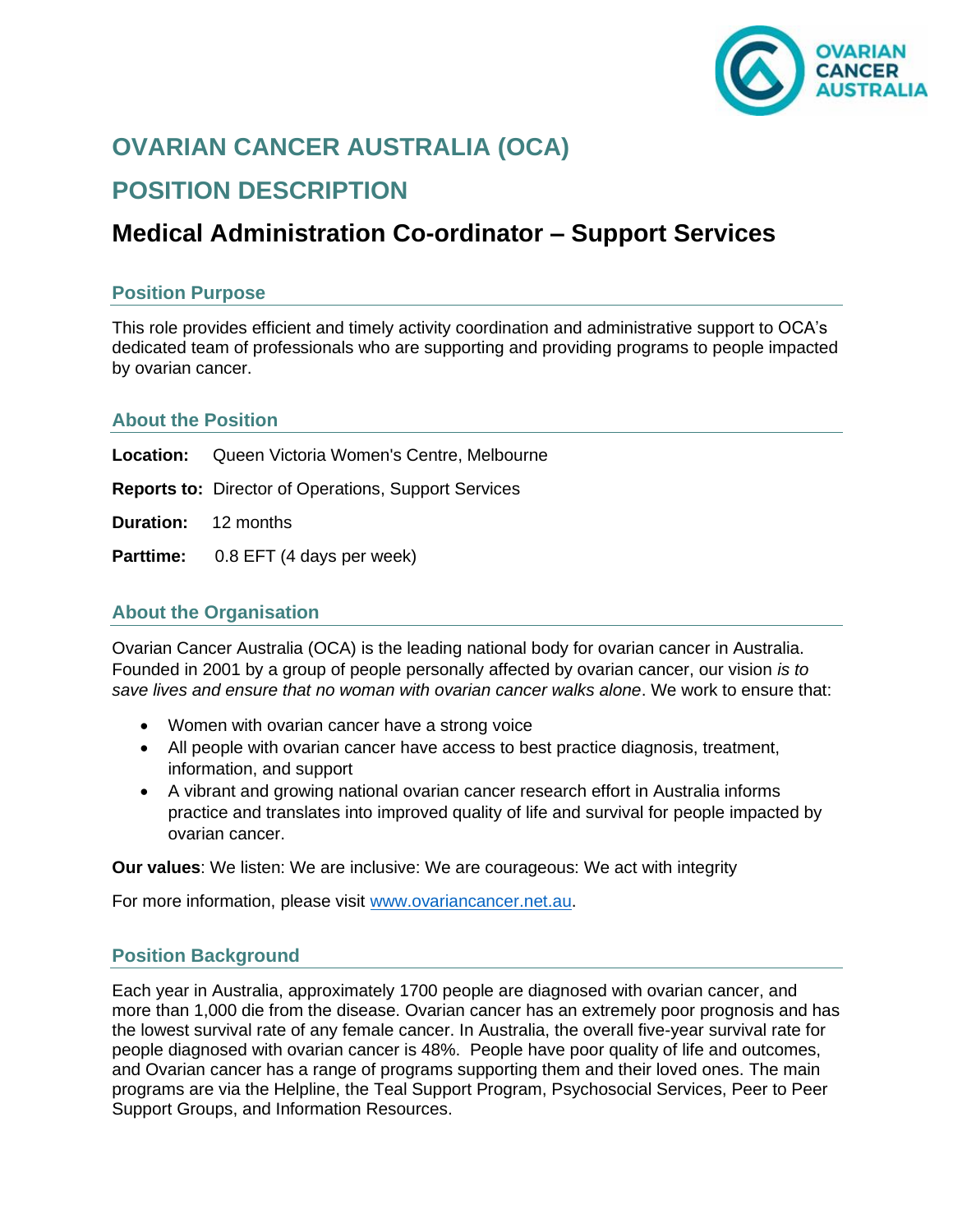## **Position Responsibilities**



#### **Support the OCA Support Services work**

- Provide administrative support to the OCA Teal Support Program:
	- o Monitor telephone inquiries and messages as appropriate
	- o Liaise with Teal Support Program team, hospital and other health professionals
	- o Receive referrals and monitor inbound email address
	- o Create Health records for new women and upload documents
	- o Coordinate outgoing communication to GP and Specialists
- Support other OCA support team as required and directed
- Manage the OCA support Customer Relationship Management system (Salesforce)
- Manage and support the OCA research database (RedCap)
- Maintain and update relevant documentation
- Coordinate meeting activity for support services
- Maintain support event calendar
- Collect and disseminate relevant meeting notes

## **Support the OCA organisation**

- Work in collaboration with the OCA administrative services as needed
- Work in collaboration with the organisation's awareness, fundraising and research teams to support projects, campaigns and other Ovarian Cancer Australia activities.
- Contribute to the development of Ovarian Cancer Australia and Support Program strategy and planning.
- Contribute to the culture of decision-making including initiative, cooperation, collaboration and shared accountability.
- Other duties as directed.

## **Experience, Skills and Qualifications**

- Medical Reception Training Qualification
- Microsoft Office Expertise
- At least three years' experience working with medical administration system or Customer Relations Management Systems (CRM) [Salesforce preferred]

## **Key Selection Criteria**

- 1. At least three years' experience working with medical administration system or Customer Relations Management Systems (CRM).
- 2. Completion of medical reception training qualification or similar.
- 3. Excellent communication skills working within the health care team.
- 4. Computer literacy /CRM experience (Salesforce or other similar application highly regarded).
- 5. Demonstrated capacity to work effectively with a team.
- 6. Demonstrated service-oriented approach to support and assist others.
- 7. Strong organisational and time management skills.
- 8. Strong alignment with Ovarian Cancer Australia's values.